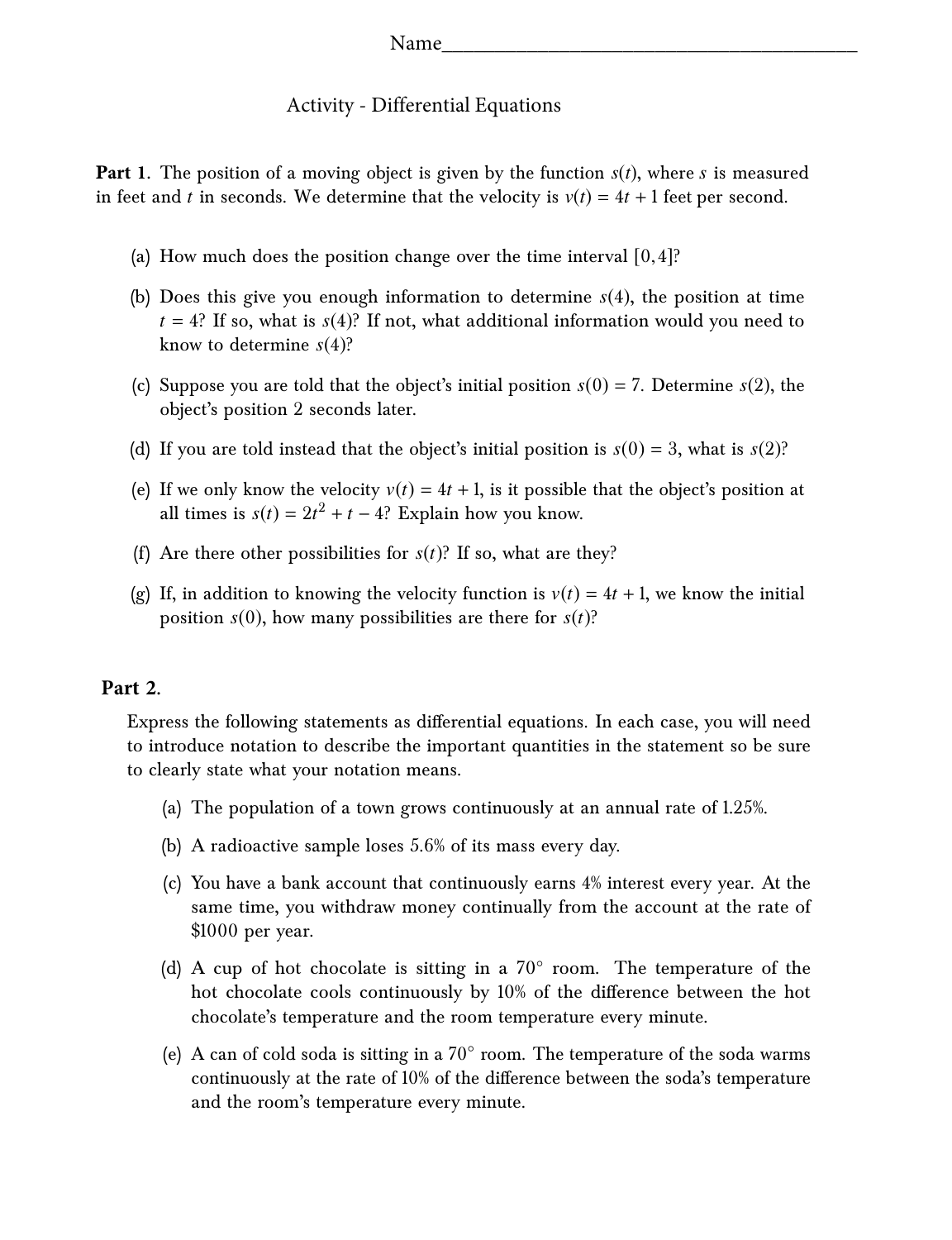## **Part 3.**

Consider the differential equation

$$
\frac{dv}{dt} = 1.5 - 0.5v.
$$

Which of the following functions are solutions of this differential equation?

- (a)  $v(t) = 1.5t 0.25t^2$ .
- (b)  $v(t) = 3 + 2e^{-0.5t}$ .
- (c)  $v(t) = 3$ .
- (d)  $v(t) = 3 + Ce^{-0.5t}$  where *C* is any constant.

**Part 4.** Let's consider the initial value problem

$$
\frac{dy}{dt} = t - 2, \quad y(0) = 1.
$$

(a) Use the differential equation to find the slope of the tangent line to the solution  $y(t)$  at  $t = 0$ . Then use the initial value to find the equation of the tangent line at  $t = 0$ . Sketch this tangent line over the interval  $-0.25 \le t \le 0.25$  on the axes provided.



- (b) Also shown in the given figure are the tangent lines to the solution y(*t*) at the points  $t = 1, 2$ , and 3 (we will see how to find these later). Use the graph to measure the slope of each tangent line and verify that each agrees with the value specified by the differential equation.
- (c) Using these tangent lines as a guide, sketch a graph of the solution y(*t*) over the interval  $0 \le t \le 3$  so that the lines are tangent to the graph of  $y(t)$ .
- (d) Use the Fundamental Theorem of Calculus to find  $y(t)$ , the solution to this initial value problem.
- (e) Graph the solution you found in (d) on the axes provided, and compare it to the sketch you made using the tangent lines.